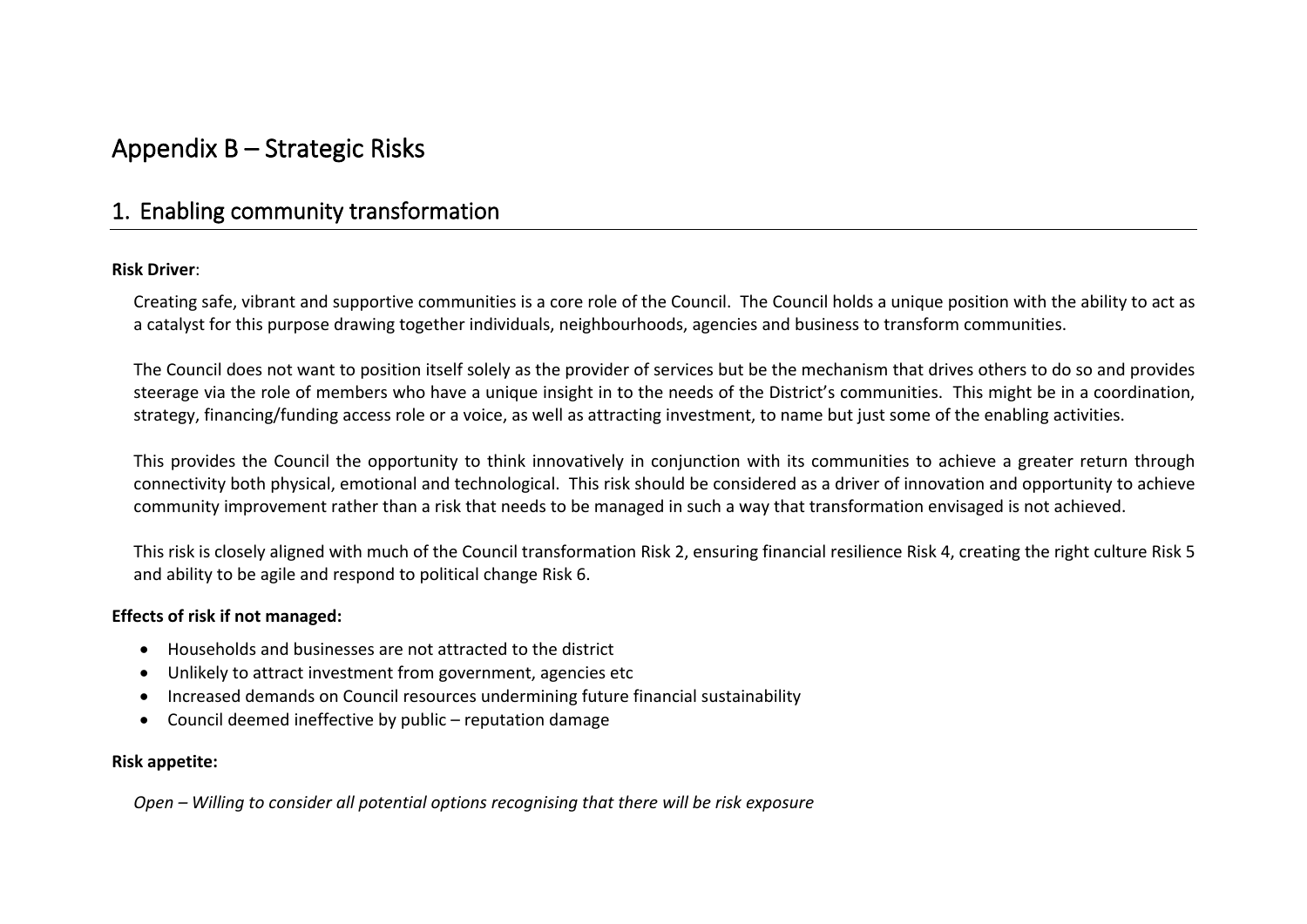# **2. Achieving Council transformation**

### **Risk Driver:**

The Council has entered a period of significant change and transformation, from back office through to front end delivery.

This transformation will include (but not be limited to):

- harnessing better the use of technology and digital platforms
- agile and flexible workforce that is managed by outcomes and delivery
- physical changes ie buildings, assets usage etc as well as virtual interactions
- working as part of a collaboration, partnership and joint venture involving other entities, both in the public sector, third sector and private sector

All for the purpose of making the Council viable and sustainable as well as efficient, effective and economic. This risk should be considered as a driver of innovation and opportunity to achieve continuous improvement rather than a risk that needs to be managed in such a way that transformation envisaged is not achieved.

This risk is closely related to Risk 5 which focusses on the creation of the right culture and the development of capacity and capability to drive the transformation process.

### **Effects of risk if not managed:**

- Inefficiency and likely increasing costs, threatening future financial resilience
- Service delivery is ineffective sub optimal outcomes
- Council is not recognised as a key player and considered unattractive by prospective partners and employees
- Council deemed ineffective by public reputation damage

### **Risk appetite:**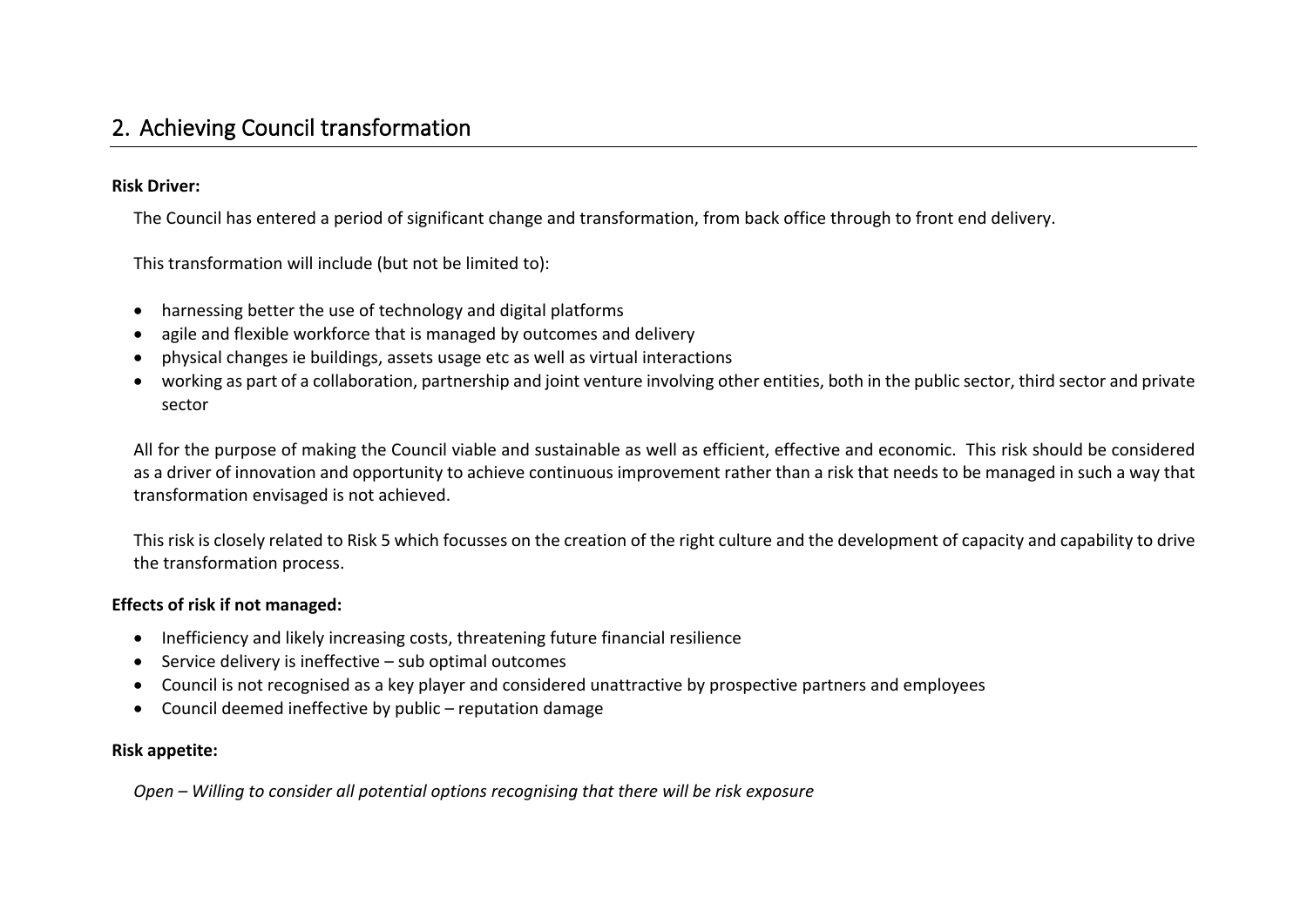# **3. Ensuring efficient and effective internal control/compliance**

### **Risk Driver:**

This risk focuses on the potential for failure of the Council's core internal control (and governance) framework but leading to a significant loss ie financial and otherwise eg H&S failing.

In effect the Council should be able to mitigate such a risk through rigorous review of design and application of the controls, hence ensuring that internal audit and other assurance activities are appropriately focussed.

The Council is entering a changing phase including changesin behaviour, managementstructure, working styles and culture which will require a flexible and adaptive internal control environment.

The ramifications of a significant control risk failure are substantial, not only with regard to the loss but often the rectification costs post event, including financial and reputational.

### **Effects of risk if not managed:**

- Unexpected remedial costs as a result of the failure which may be financial, injury or death of employees, service users, public etc
- Qualified external/internal audit opinion concerns over those charged with governance and their ability to manage public resources effectively
- Council's ability to transform is slowed
- Reputation damage

### **Risk Appetite:**

*Minimal – Ultra safe leading to only minimum risk exposure*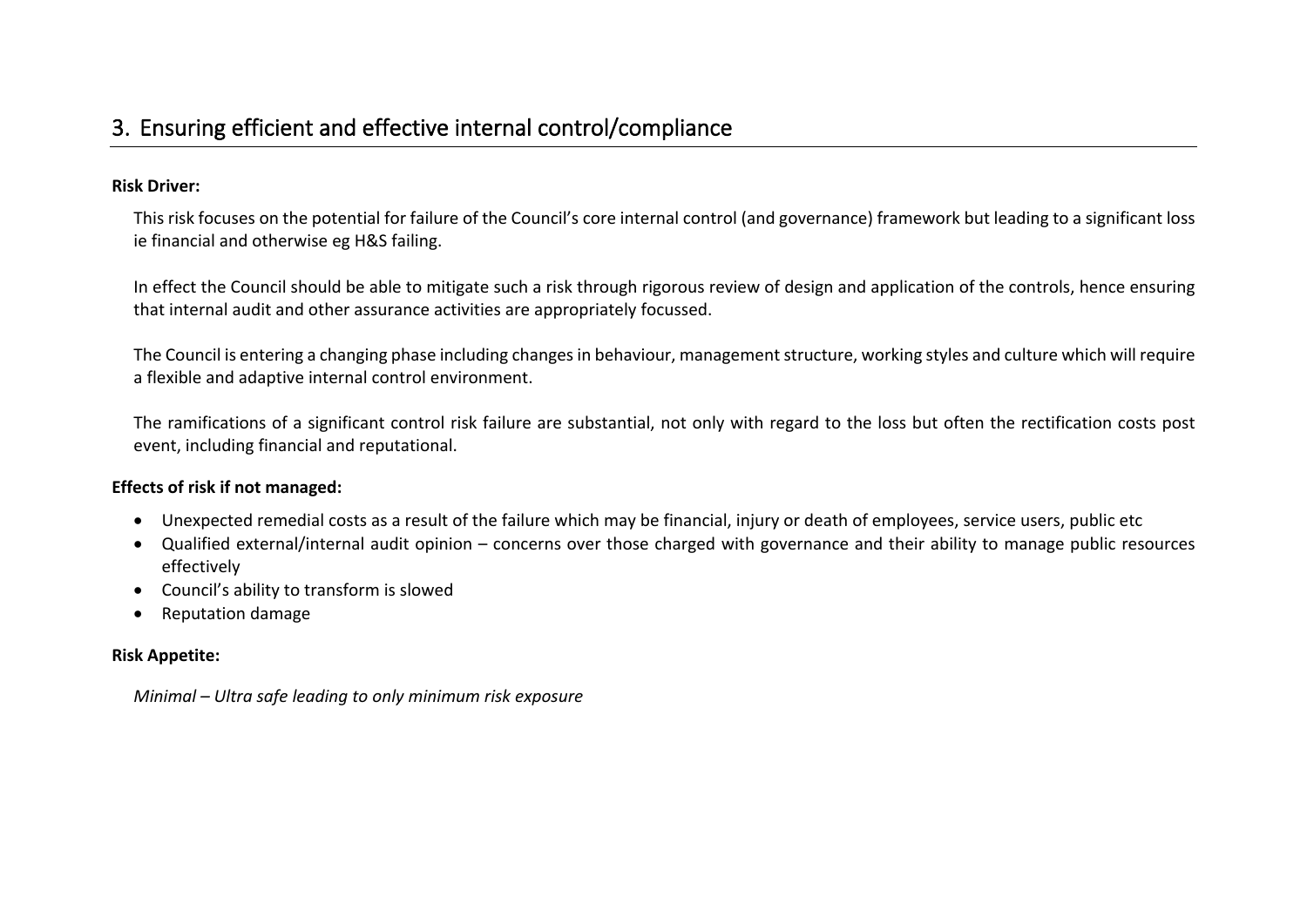### **4. Ensuring financial resilience**

### **Risk Driver:**

This risk relates to the Council being unable to properly execute and achieve its Medium Term Financial Plan (MTFP).

The Council is developing a coherent and sustainable response to the forecasted reductions in funding over the medium term. The successful transformation of the Council will not only impact on the Council outlook and culture ie a council that makes good evidenced based decisions and gets things done but will also have a significant impact on the Council finances.

The current budget incorporates budgeted savings and delivery of income streams which need to be managed and realised to ensure that balanced budgets can be achieved without any reliance on the use of reserves.

This risk is also closely linked to the delivery of the Council transformation agenda and is reliant on ensuring that the Council has available suitable skills and experiences to support initiatives.

### **Effects of risk if not managed:**

- Loss of financial agility transformation slowed/halted
- Council placed in special measures and under intervention
- Service delivery is ineffective sub optimal outcomes
- Council is not recognised as a key player and considered unattractive by prospective partners and employees
- Council deemed ineffective by public reputation damage

### **Risk Appetite:**

*Cautious – Preference for safe though accept there will be some risk exposure*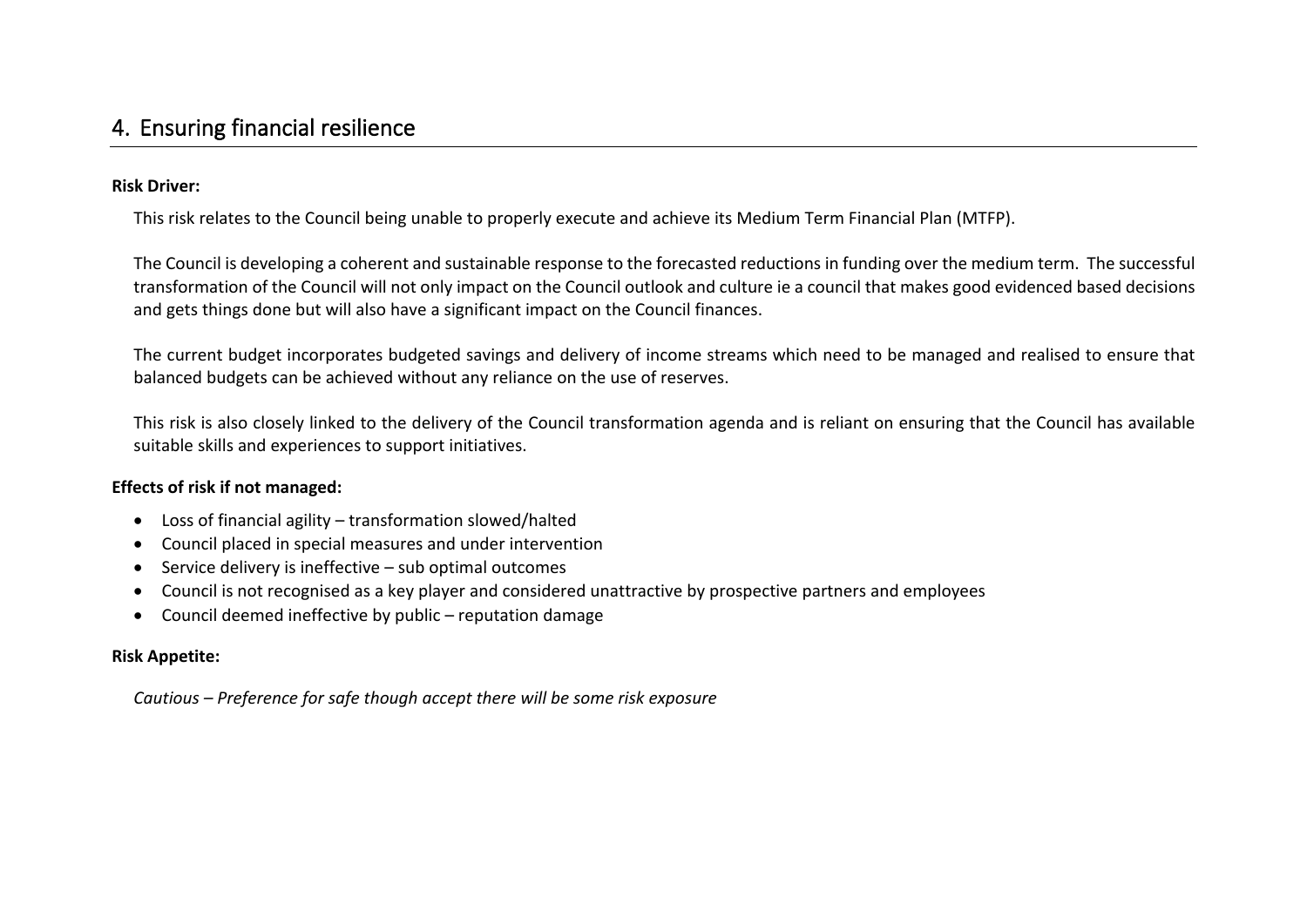### **Risk Driver:**

This risk relates to the Council being unable to successfully achieve the level of change expected and required by the Council leaders and stakeholders. In creating the change will come a new culture and outlook that is described as "agile" and "outcome focussed" ie we do what we say we will.

Key to the above will be ensuring that:

- The Council keeps under close watch recruitment, talent development and retention, as well as use of externalspecialists where necessary
- Partnership and collaborative working is optimised
- An appropriate operating environment and culture is created that will enable the necessary changes to occur this may require a review of constitutional policies and procedures and a re-assessment of risk appetite at all levels in the Council, specifically members
- Member/officer mind sets are aligned regards the change initiatives enabling the appropriate cultural change

### **Effects of risk if not managed:**

- Service delivery is ineffective sub optimal outcomes
- Inefficiencies created
- Council is not recognised as a key player and considered unattractive by prospective partners and existing/prospective employees
- Council deemed ineffective by public reputation damage

### **Risk appetite:**